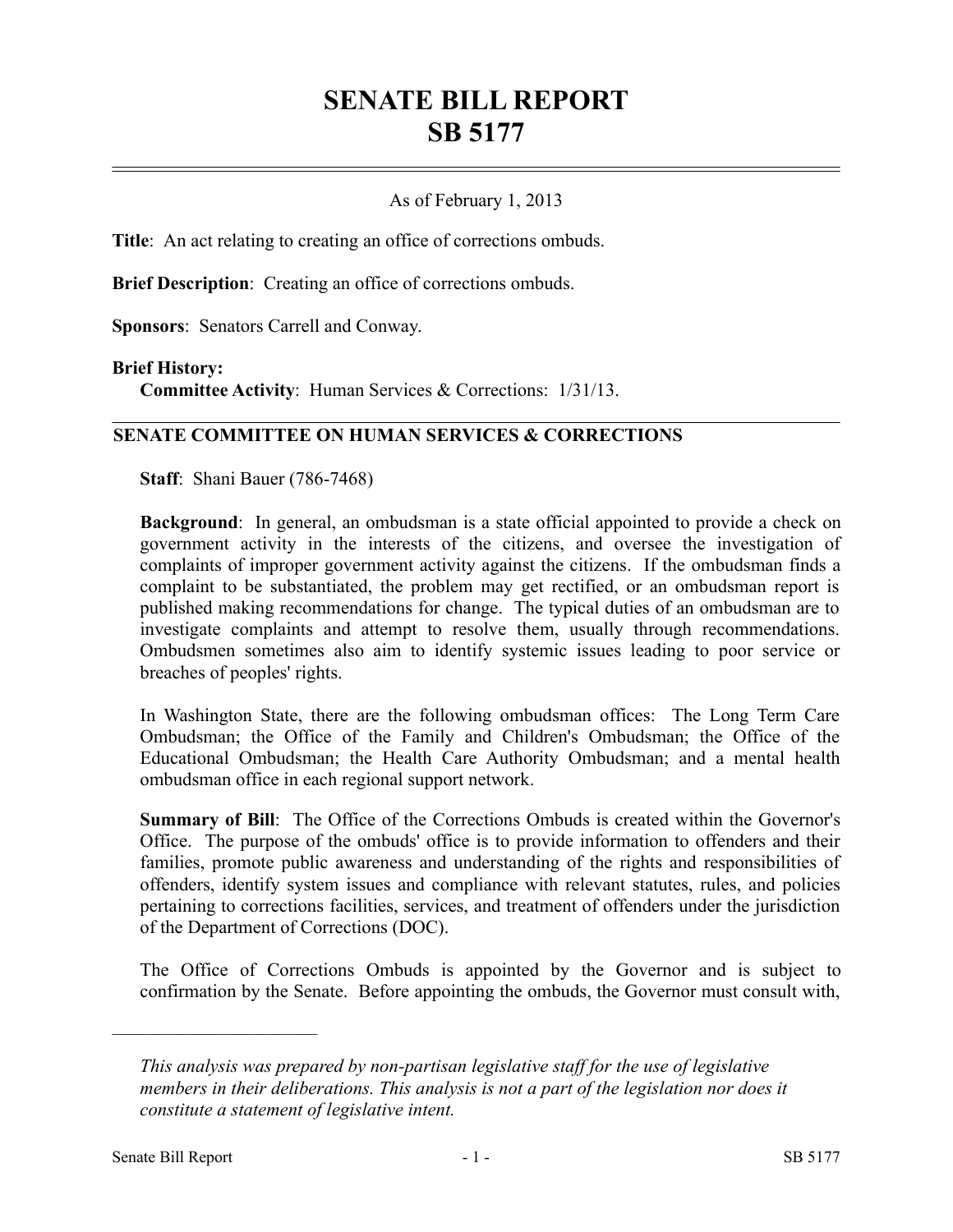and receive recommendations by, the appropriate committees of the Legislature. The ombuds' term of office is three years and they must remain in office until reappointed or a successor is named.

The ombuds has the following duties and responsibilities:

- provide the public with appropriate information on the rights and responsibilities of offenders and their family members;
- maintain a statewide toll-free number, a collect phone number to be operated during normal business hours, a web site, and a mailing list for the receipt of complaints and inquiries;
- provide information to the public about the state corrections system;
- monitor the development and implementation of statutes and rules regarding correctional facilities in the state with a view toward the appropriate health, safety, welfare, and rehabilitation of offenders;
- establish a statewide uniform reporting system to collect and analyze data relating to complaints against DOC;
- establish procedures to receive and investigate complaints.

The ombuds does not have to investigate complaints and if they do not, they must notify the complainant of the decision not to investigate and the reasons for that decision. The ombuds cannot investigate a complaint for a DOC employee that relates to that person's employment relationship with DOC. If the ombuds does investigate a complaint, they cannot charge a fee for doing so.

A person in DOC custody who wishes to file a complaint with the ombuds must first reasonably pursue a resolution through an existing grievance, administrative, or appellate procedure before filing a complaint with the ombuds unless the complaint involves threats of bodily harm or the denial of necessary medical treatment.

At the conclusion of an investigation, the ombuds must render a decision on the merits of each complaint and communicate that decision to the complainant and DOC. If the ombuds believes any action or omission has or continues to pose significant problems to offender health, safety, welfare, and rehabilitation issues, the ombuds must report the finding to the Governor and the appropriate committees of the Legislature. Before announcing a conclusion or recommendation that expressly or by implication criticizes a person or DOC, the ombuds must consult with that person or DOC.

By November 1 each year, the ombuds must submit a report to the Governor and the appropriate committees of the Legislature analyzing the work of the office including any recommendations.

DOC must permit the ombuds or their designee to enter and inspect any correctional facility at any time. If the ombuds requests, DOC must provide the ombuds the right to access, inspec, and copy relevant information, records, or documents in DOC's possession or control that the ombuds considers necessary in the investigation of a complaint. DOC also must assist the ombuds in obtaining the necessary releases of those documents which are restricted or privileged for use by the ombuds. If the ombuds is denied access to any DOC premises, the Secretary of DOC must provide the ombuds with the reasons for the denial in writing.